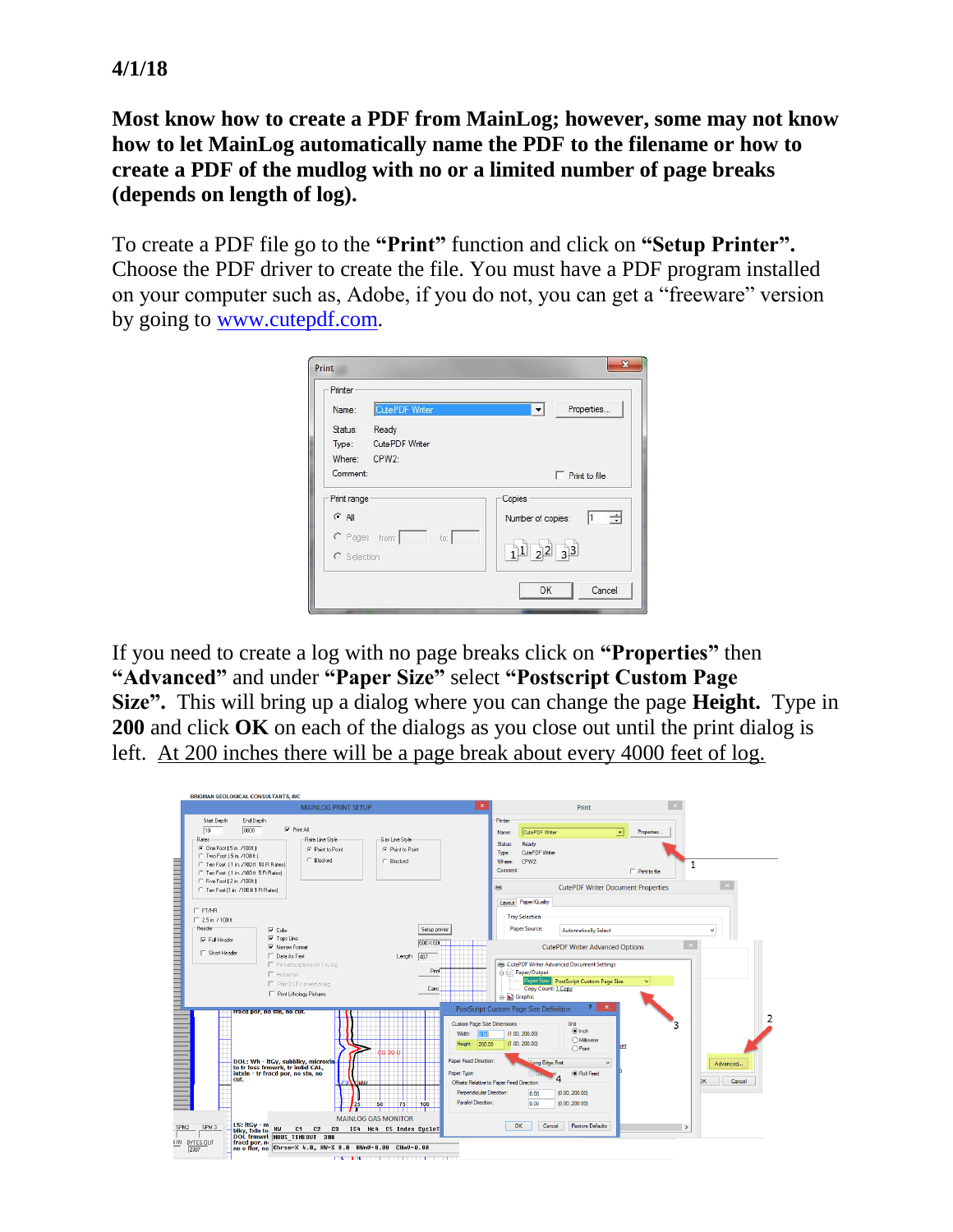After selecting the PDF program and mudlog parameters, click **"Print".** The file will be created and default to the name, "Mainlog.pdf". At this point you have the option of renaming the file and saving it to any directory or **if you choose to save the file to the "mainlog" directory,** MainLog will automatically rename the file to the well name, depth it was created, type log that was printed, (5", 2" or 1") and save a copy to the "Sendfile" folder ready to e-mail. Also



**\*\*When a "ML\_" file is created from "File\Sendfile" for e-mailing, the PDF file is not included and must be attached separately. Also, all pdf files in the sendfile directory will be deleted when the ml\_ file is created, so if you have to e-mail PDF files along with the MainLog file, create the "ml\_" first, then the PDF's.**

| п                                                             |                                                                             |                                                       |                                                                    | sendfile                                                     |                   |              |
|---------------------------------------------------------------|-----------------------------------------------------------------------------|-------------------------------------------------------|--------------------------------------------------------------------|--------------------------------------------------------------|-------------------|--------------|
| File<br><b>Share</b><br>Home<br>View                          |                                                                             |                                                       |                                                                    |                                                              |                   |              |
| & Cut<br>E<br>M. Copy path<br>Paste<br>Copy<br>Paste shortcut | Delete Rename<br>Move<br>OD1<br>$to -$<br>$to -$                            | New item -<br>F Easy access *<br><b>New</b><br>folder | <b>D</b> Open *<br><b>A</b> Edit<br>Properties<br><b>C</b> History | <b>H</b> Select all<br>88 Select none<br>유명 Invert selection |                   |              |
| Clipboard<br>$\overline{\phantom{a}}$                         | Organize                                                                    | New                                                   | Open                                                               | Select                                                       |                   |              |
| V<br>$\leftarrow$                                             | Computer $\rightarrow$ OS (C:) $\rightarrow$ mainlog $\rightarrow$ sendfile |                                                       |                                                                    |                                                              |                   |              |
| mainlog<br>◢                                                  | $\hat{\phantom{a}}$<br>Name                                                 | ≖                                                     |                                                                    | Date modified                                                | Type              | <b>Size</b>  |
| archives<br>backup                                            | remote                                                                      |                                                       |                                                                    | 5/21/2013 6:35 AM                                            | File folder       |              |
| bitmaps<br>D.                                                 | MAINLOG DEMO 9-22-13.ML                                                     |                                                       |                                                                    | 9/14/2014 4:01 PM                                            | MainLog Data File | <b>51 KB</b> |
| chart                                                         |                                                                             | TH MAINLOG DEMO 9-22-13@4430-1inch.pdf                |                                                                    | 9/14/2014 4:33 PM                                            | Adobe Acrobat D   | <b>63 KB</b> |
| Dropbox<br>D.                                                 |                                                                             | MAINLOG DEMO 9-22-13@4430-2inch.pdf                   |                                                                    | 9/14/2014 4:32 PM                                            | Adobe Acrobat D   | 46 KB        |
| sendfile<br>$\triangleright$                                  |                                                                             | 74 MAINLOG DEMO 9-22-13@4430-5inch.pdf                |                                                                    | 9/14/2014 4:01 PM                                            | Adobe Acrobat D   | 272 KB       |
|                                                               |                                                                             |                                                       |                                                                    |                                                              |                   |              |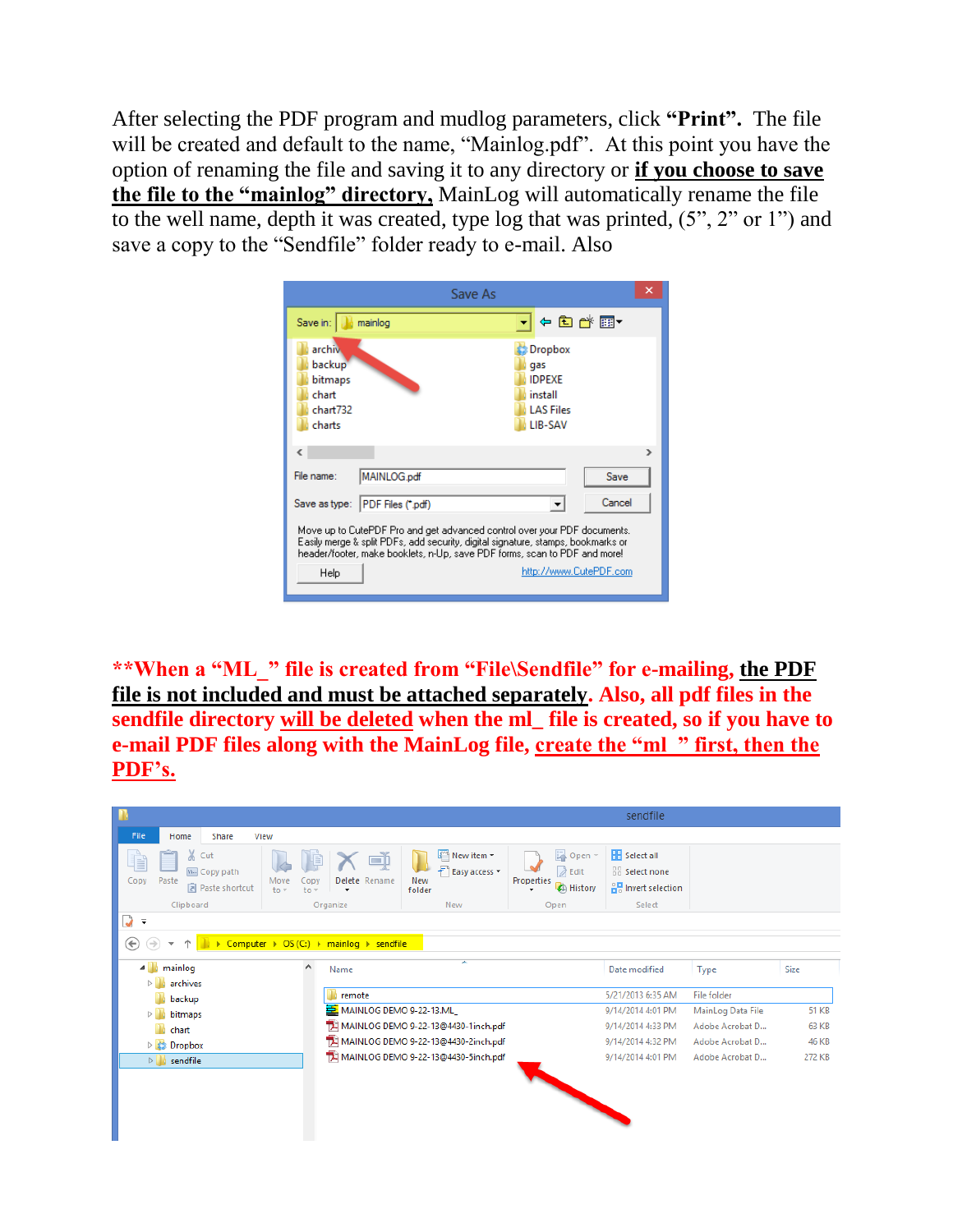**There may be a 10 second delay** before the file shows up in the sendfile folder**. IMPORTANT**!! **Create the sendfile FIRST**, and then the PDF or MainLog will delete the PDF when it creates the ml\_.

## **PDF's with Custom Tracks On**

When creating a PDF **with Custom Tracks on**, many loggers are not aware that they can **make the page wider**, which is highly recommended and should be done. If left at "letter" or 8.5" wide, MainLog will compress the log width to fit the page, which has limits. If the width is set appropriately no compression is needed, and the PDF will look much better. With Custom Tracks off, the "letter" setting is fine, and making the page wider will have no effect.

**With Custom Tracks on**, click **File/Print**. The print dialog will display the width value needed to properly print the PDF. It will also display the length (height) of the print job which can be used to minimize page breaks on the PDF. (200 inches max)

| <b>MAINLOG PRINT SETUP</b>                                                                                                                                           |                                                                                                 |                                                                        |                                                 |                                                                                             | $\times$                                    |
|----------------------------------------------------------------------------------------------------------------------------------------------------------------------|-------------------------------------------------------------------------------------------------|------------------------------------------------------------------------|-------------------------------------------------|---------------------------------------------------------------------------------------------|---------------------------------------------|
| Start Depth<br>End Depth<br>15140<br>8450<br><b>Rates</b><br>One Foot (5 in. /100ft)<br>G<br>Two Foot (5 in. /100 ft)<br>O<br>C Ten Foot [1 in. /100 ft 10 Ft Rates] |                                                                                                 | $\nabla$ Print All<br>Rate Line Style<br>C Point to Point<br>C Blocked | Gas Line Style<br>C Point to Point<br>C Blocked |                                                                                             |                                             |
| C Ten Foot (1 in. /100 ft 5 Ft Rates)<br>C Five Foot (2 in. /100ft)<br>C Ten Foot (1 in, /100 ft 1 Ft Rates)<br>FT/HR<br>⊽                                           |                                                                                                 | Print Type label In Header                                             | Width                                           | With Custom Tracks on, to get the best<br>quality PDF, set the paper width to value<br>10.3 | shown. (Select Postscript Custom Page Size) |
| □ 2.5 in. 7100 ft.<br>Header<br>$\nabla$ Full Header<br>$\Box$ Short Header                                                                                          | Color<br>⊽<br><b>▽</b> Tops Line<br><b>▽</b> Narrow Format<br>Data As Text<br>$\Box$ Horizontal | $\Box$ Print descriptions on 1 in. log                                 | Length                                          | 342<br>Setup printer<br>600 × 600                                                           |                                             |
|                                                                                                                                                                      |                                                                                                 | Print DST's at end of log<br>First Lithology Pictures                  |                                                 | Print<br>Cancel                                                                             |                                             |

Click on **"Setup Printer**" and select the PDF printer driver. Next go to **"Properties"** and select **"Advanced"**. Set the **"Paper Size"** to **"PostScript Custom Page Size".** Change the **"Width"** to the recommended value and, if needed, the height (length) to minimize page breaks. Then click **"OK"** on each of the dialogs, then **"Print".**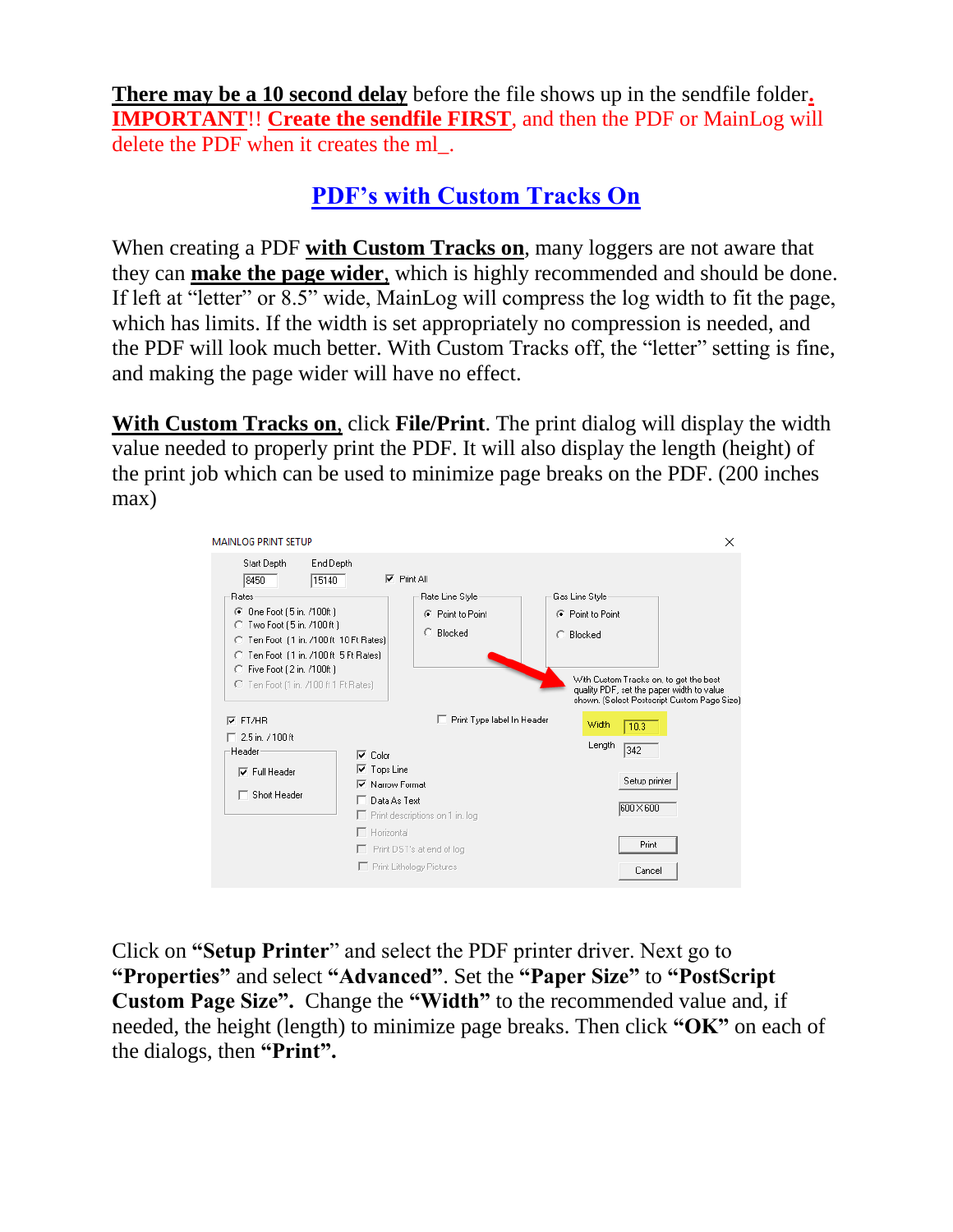| CutePDF Writer<br>Name:                                      | <b>REA</b> CutePDF Writer Document Properties                                                                                                                                                                                                                                                                                                                         | Properties<br>۰                                                                                 | <b>RIOT MUDI OGGING SE</b>                                                                                                                                     |
|--------------------------------------------------------------|-----------------------------------------------------------------------------------------------------------------------------------------------------------------------------------------------------------------------------------------------------------------------------------------------------------------------------------------------------------------------|-------------------------------------------------------------------------------------------------|----------------------------------------------------------------------------------------------------------------------------------------------------------------|
| Layout Paper/Qualty<br>Orientation:<br>A Portrait<br>Pa<br>F | <b>CutePDF Writer Advanced Options</b>                                                                                                                                                                                                                                                                                                                                |                                                                                                 | When using Custom<br>Tracks increasing the<br>page width will<br>accommodate the<br>additional tracks.                                                         |
| In Gr<br>白·隐 Do<br>$(4) - 100$                               | (es) CutePDF Writer Advanced Document Setting<br>Paper/Output<br>Paper Size: PostScript Custom de Size<br>PostScript Custom Page Size efinition<br><b>Custom Page Size Dimersions</b><br>٠<br>Width:<br>10.3<br>Height:<br>342<br>Paper Feed Direction:<br>Paper Type:<br>Offsets Relative to Paper Feed Direction<br>Perpendicular Direction:<br>Parallel Direction: | (1.00.200.00)<br>(1.00, 200.00)<br>Long Edge First<br>Cut Sheet<br>0.00<br>0.00<br>OK<br>Cancel | 7<br>$\times$<br>Unit<br>$\circledcirc$ Inch<br>O Milimeter<br>$\bigcap$ Point<br>(a) Roll Feed<br>(0.00, 200.00)<br>(0.00, 200.00)<br><b>Restore Defaults</b> |

This will make for a better-looking PDF of the log, correctly accommodating the font size and width size of each of the columns on the log.

## • **Remember that you can also create a PDF of the horizontal log.**

In order to create a horizontal PDF it first has to be on screen, ("Horizontal will be grayed out in Print Setup if it is not on screen). Click on **View Horz** from Quick View, then click **File/Print**, and select **"Setup Printer**". Choose the PDF driver and go to **"Properties".** The print orientation must be on **"Landscape".** If a continuous log is required, select **"Advanced"** and set the **"Paper Size"** to **"PostScript Custom Page Size"** and set the height to 200 (inches).

| Print            | $\Sigma$                                                                                                                                                                                                                                                                                                                                                                                                                                                                                                                                                                                                                |
|------------------|-------------------------------------------------------------------------------------------------------------------------------------------------------------------------------------------------------------------------------------------------------------------------------------------------------------------------------------------------------------------------------------------------------------------------------------------------------------------------------------------------------------------------------------------------------------------------------------------------------------------------|
| Printer<br>Name: | CutePDF Writer<br>Properties                                                                                                                                                                                                                                                                                                                                                                                                                                                                                                                                                                                            |
| Status:          | Ready                                                                                                                                                                                                                                                                                                                                                                                                                                                                                                                                                                                                                   |
| Type             | <b>LADDEMA</b>                                                                                                                                                                                                                                                                                                                                                                                                                                                                                                                                                                                                          |
|                  | Wh RE CutePDF Writer Document Properties                                                                                                                                                                                                                                                                                                                                                                                                                                                                                                                                                                                |
| Con<br>Layout    | Paper/Quality                                                                                                                                                                                                                                                                                                                                                                                                                                                                                                                                                                                                           |
| Print            | Orientation:                                                                                                                                                                                                                                                                                                                                                                                                                                                                                                                                                                                                            |
| $\sigma$         | A Landscape                                                                                                                                                                                                                                                                                                                                                                                                                                                                                                                                                                                                             |
| C                | $\Sigma$                                                                                                                                                                                                                                                                                                                                                                                                                                                                                                                                                                                                                |
| C                | <b>CutePDF Writer Advanced Options</b>                                                                                                                                                                                                                                                                                                                                                                                                                                                                                                                                                                                  |
|                  | <b>RED</b> CutePDF Writer Advanced Document Settings<br>Paper/Output<br>Paper Size: PostScript Custom Page Size<br>Copy Count: 1 Copy<br>$\mathcal{D}$<br>$\mathbf x$<br><b>PostScript Custom Page Size Definition</b><br><b>Custom Page Size Dimensions</b><br>Unit<br>o Inch<br>Width:<br>(1.00, 200.00)<br>8.50<br>Millimeter<br>(1.00, 200.00)<br>Height:<br>200<br>Point<br>Paper Feed Direction:<br>Long Edge First<br>Paper Type:<br>Cut Sheet<br>C Roll Feed<br>Offsets Relative to Paper Feed Direction<br>Perpendicular Direction:<br>(0.00, 200.00)<br>0.00<br>Parallel Direction:<br>0.00<br>(0.00, 200.00) |
|                  | OK<br>Cancel<br><b>Restore Defaults</b>                                                                                                                                                                                                                                                                                                                                                                                                                                                                                                                                                                                 |
|                  |                                                                                                                                                                                                                                                                                                                                                                                                                                                                                                                                                                                                                         |
|                  | OK<br>Cancel                                                                                                                                                                                                                                                                                                                                                                                                                                                                                                                                                                                                            |